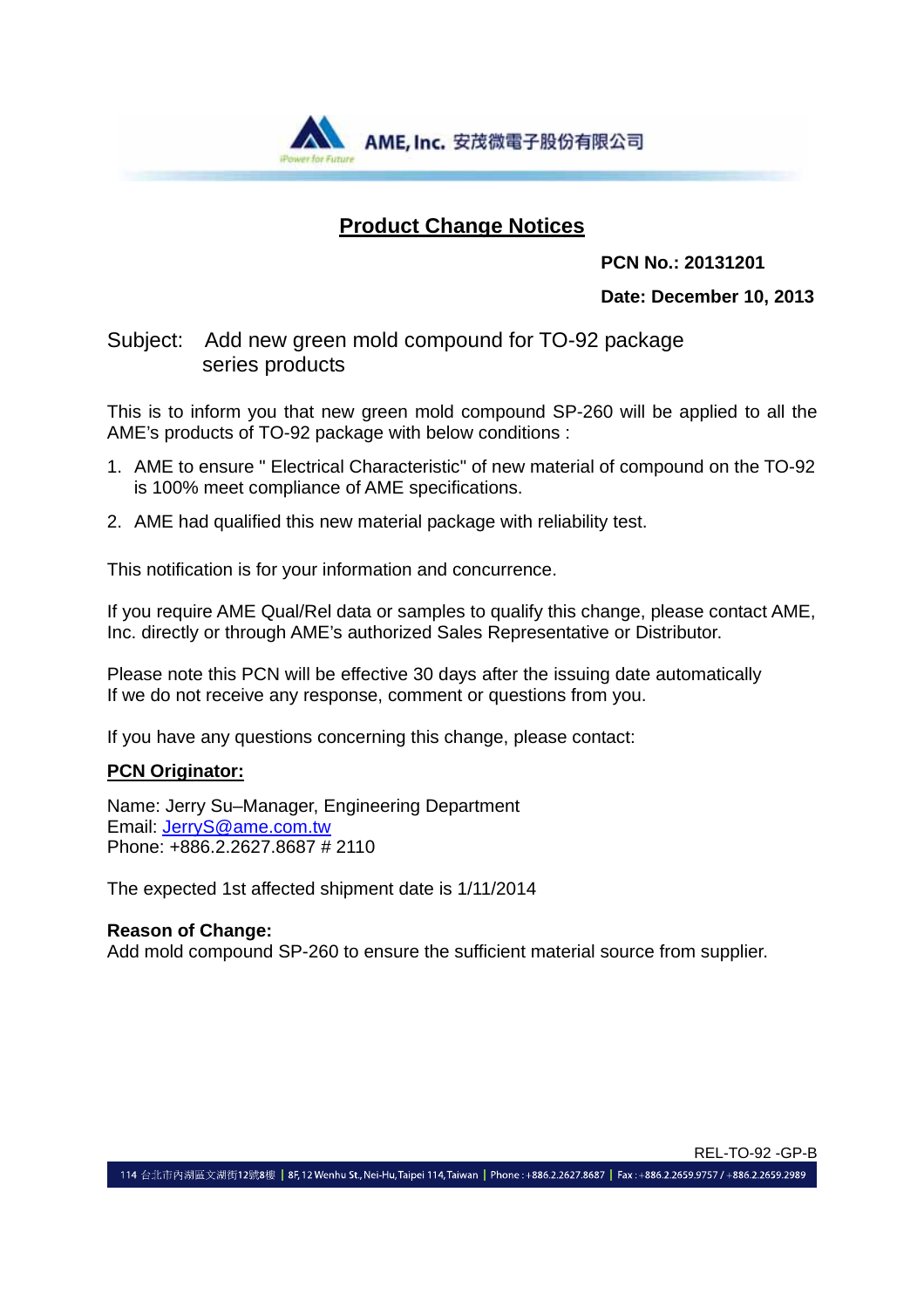

#### **Qual/REL Report:**

### **PR130802\_BCD431\_ AME431BAJATB12Z\_TO-92 .**

| <b>Test Item</b> | <b>Method</b> | <b>Description</b>                         | <b>Result</b> |
|------------------|---------------|--------------------------------------------|---------------|
| <b>HTST</b>      | JESD22-A103C  | 150, 1000 hrs                              | <b>Pass</b>   |
| THT (85/85)      | JESD22-A101C  | 85, 85% RH, 1000hrs, without bias          | <b>Pass</b>   |
| <b>PCT</b>       | JESD22-A102C  | 121, 100% RH, 2atm, 168hrs                 | <b>Pass</b>   |
| <b>TCT</b>       | JESD22-A104D  | , 500 cycles, DWELL=15min<br>$-65$<br>~150 | <b>Pass</b>   |
| Solderability    | J-STD-002C    | Steam aging: 8h Temp.=245, Duration=5sec   | <b>Pass</b>   |

REL-TO-92 -GP-B 114 台北市內湖區文湖街12號8樓 | 8F,12 Wenhu St., Nei-Hu, Taipei 114, Taiwan | Phone : +886.2.2627.8687 | Fax : +886.2.2659.9757 / +886.2.2659.2989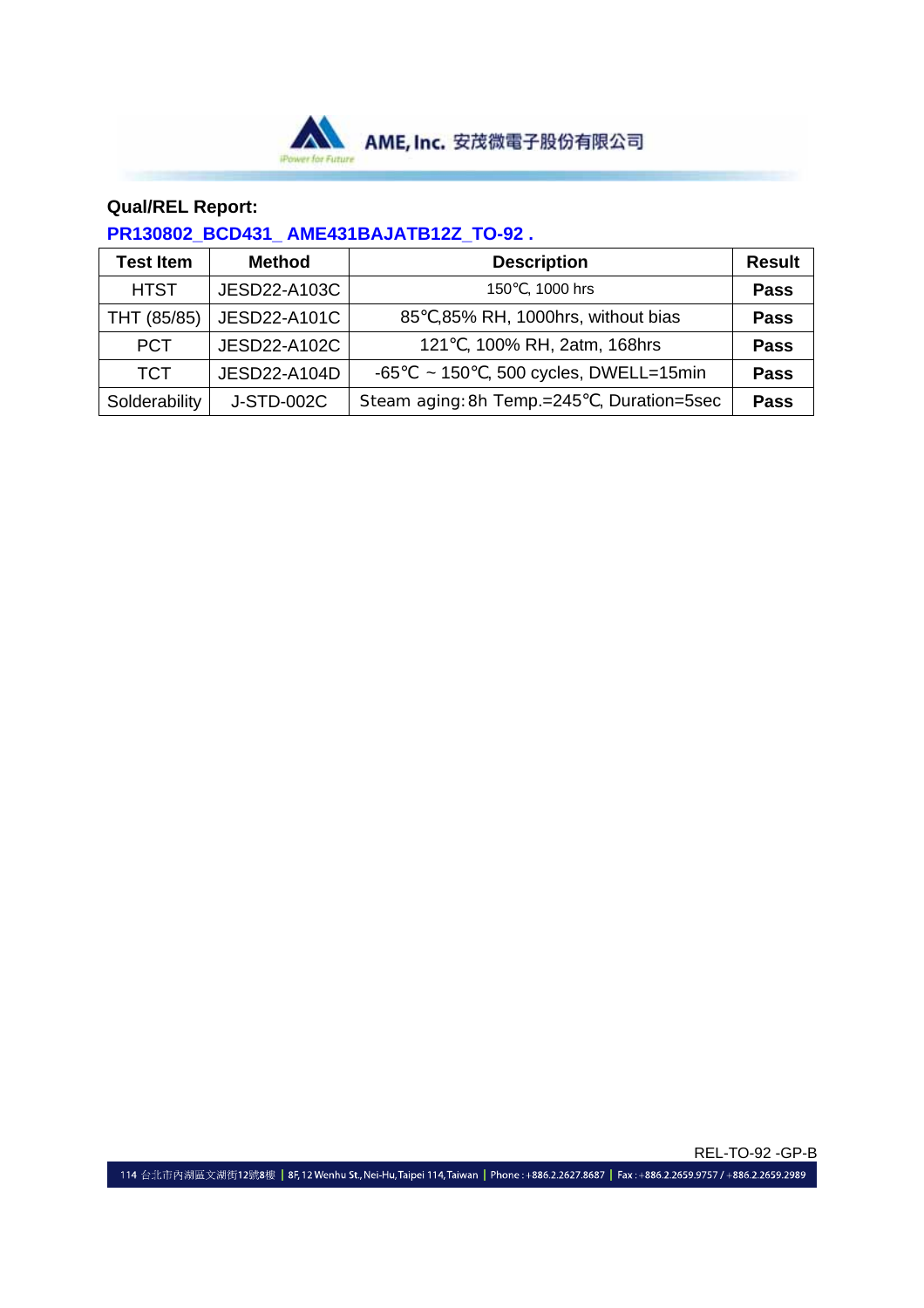

REL-TO-92 -GP-B

# Reliability Report for Green mold compound TO-92 package series products

Approved by **Prepared by** 

Arthur Rong **Executive Executive Chen** Quality & Reliability Dept. Quality & Reliability Dept. Director Supervisor

Bric Chen

REL-TO-92 -GP-B

114 台北市內湖區文湖街12號8樓 | 8F, 12 Wenhu St., Nei-Hu, Taipei 114, Taiwan | Phone: +886.2.2627.8687 | Fax: +886.2.2659.9757 / +886.2.2659.2989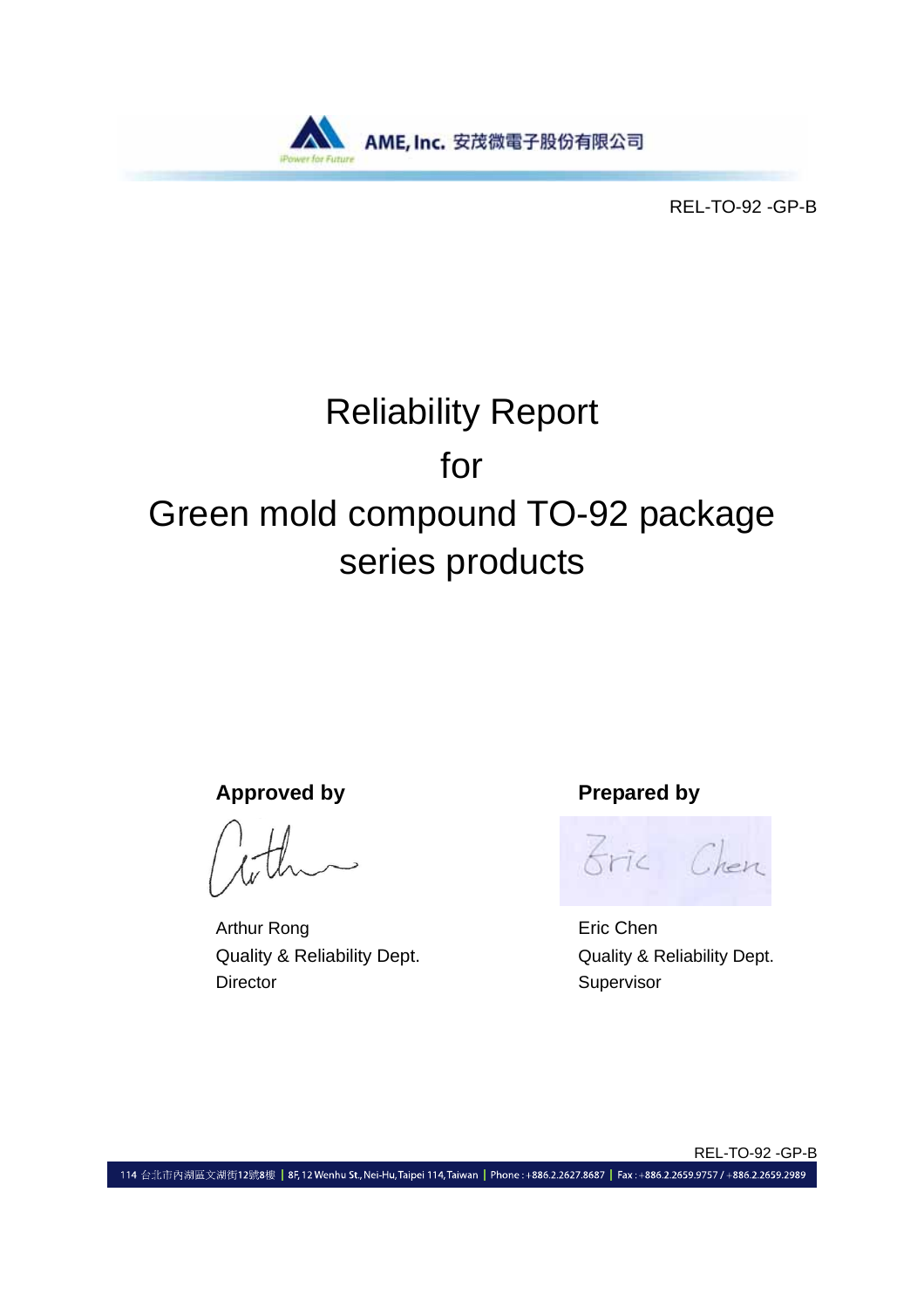

### **Conclusion:**

This is to inform you that new green mold compound SP-260 will be applied to all the AME's products of TO-92 package

The TO-92 green compound series product has successfully met AME's reliability standard that is

required on all AME, Inc products.

Furthermore, QRA Dept. of AME, Inc monitors the reliability continuously to make sure that all

TO-92 series product will still meet AME's reliability standard in the future.

# **Table of Contents:**

Package Reliability Test Result

REL-TO-92 -GP-B 114 台北市內湖區文湖街12號8樓 | 8F, 12 Wenhu St., Nei-Hu, Taipei 114, Taiwan | Phone: +886.2.2627.8687 | Fax: +886.2.2659.9757 / +886.2.2659.2989